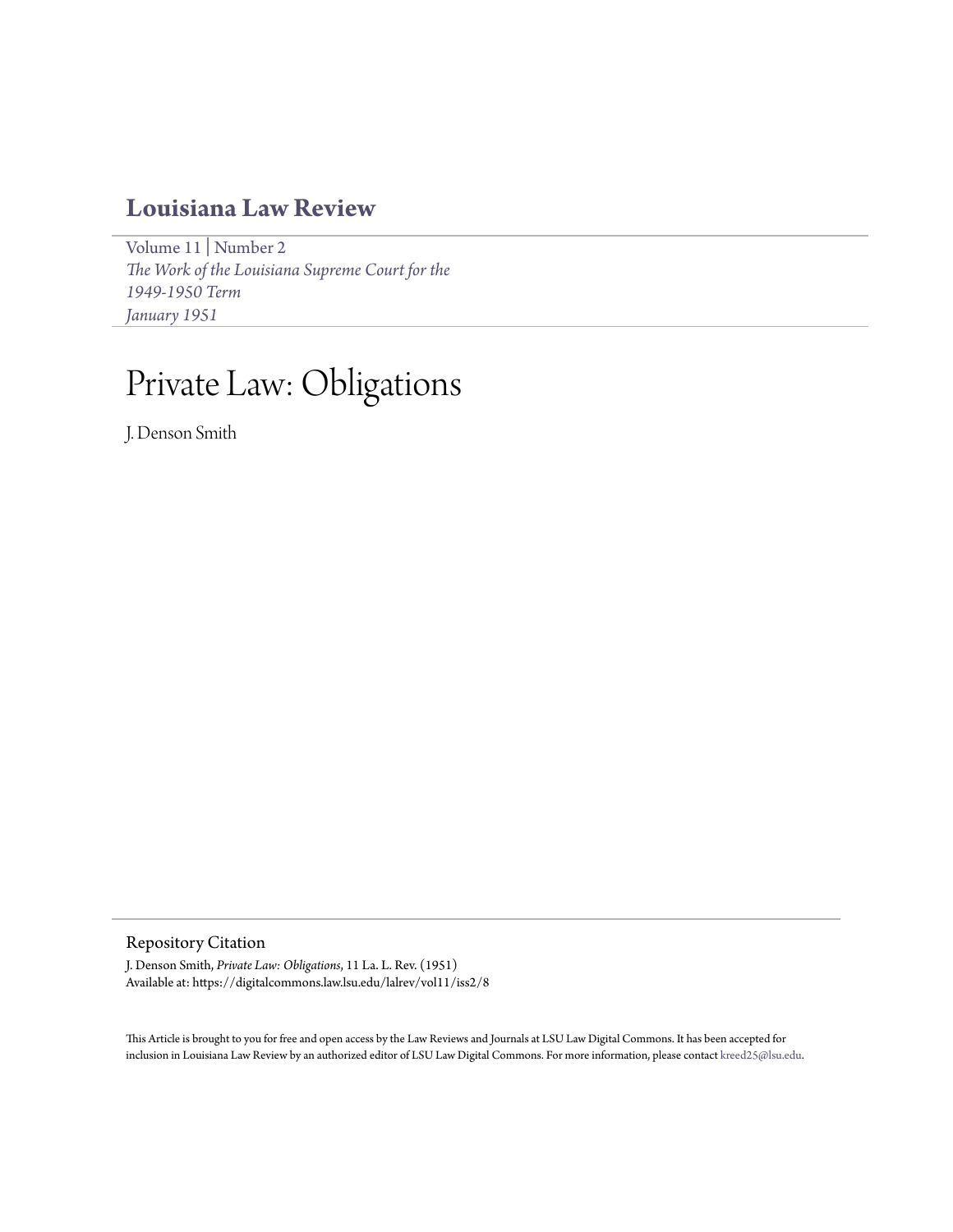pany, Incorporated v. Vaughn.<sup>31</sup> The land under lease was pooled by order of the Commissioner of Conservation during the primary term of the lease and no minerals were produced from the specific land or from any of the lands within the pool during the primary term of the lease in question. The *Crichton v. Lee*<sup>32</sup> case was distinguishable on one fact, that production from the pool ensued during the primary term of the questioned lease, though not from the land covered by the lease. The instrument in litigation here took cognizance of the possibility of state intervention, as it contained a provision to cover such a contingency. Because of this clause and since the situation in principle was the same as that of *Crichton v. Lee*,<sup>33</sup> the court refused to cancel the lease. No delay in beginning and continuing construction of the cycling plant and pressure maintenance system had occurred.

A careful and conscientious survey of evidence occupied the court in *Angelloz v. Southwestern* Oil *& Refining Company34* in attempting to ascertain the intention of the parties to a mineral lease. Admission of extrinsic evidence was approved since the wording of the document was ambiguous.

### OBLIGATIONS

#### **J.** *Denson Smith\**

The most interesting case under this heading was *Lakeside Dairies v. Gregersen,'* where the court affirmed a position it had previously taken that the value of property at the date an option to purchase is exercised rather than at the date it is originally given is controlling for purposes of the action of lesion beyond moiety. The option in question was contained in a lease originally made in 1942 and was exercised in 1945. The court also took the sound view that lesion beyond moiety may be urged as a defense to an action for specific performance brought by the buyer. In addition to the purchase money to be paid by the buyer, the seller was to be granted the so-called privilege of rebuying from the buyer certain of the lots making up the entire property. The court recognized that this was simply a conditional option to be available to the vendor if and when the vendee exercised his option and said that if the vendor should have purchased the lots, the action of lesion would have been

ł

**<sup>31. 217</sup>** La. 459, 46 So. **2d 735 (1950). 32. 209** La. **561, 25** So. **2d 229** (1946).

**<sup>33.</sup> Ibid.** 34. **215** La. **1056,** 42 So. **2d 753** (1949).

<sup>\*</sup> Professor of Law, Louisiana State University.

**<sup>1. 217</sup> La. 510,** 46 So. **2d 752 (1950).**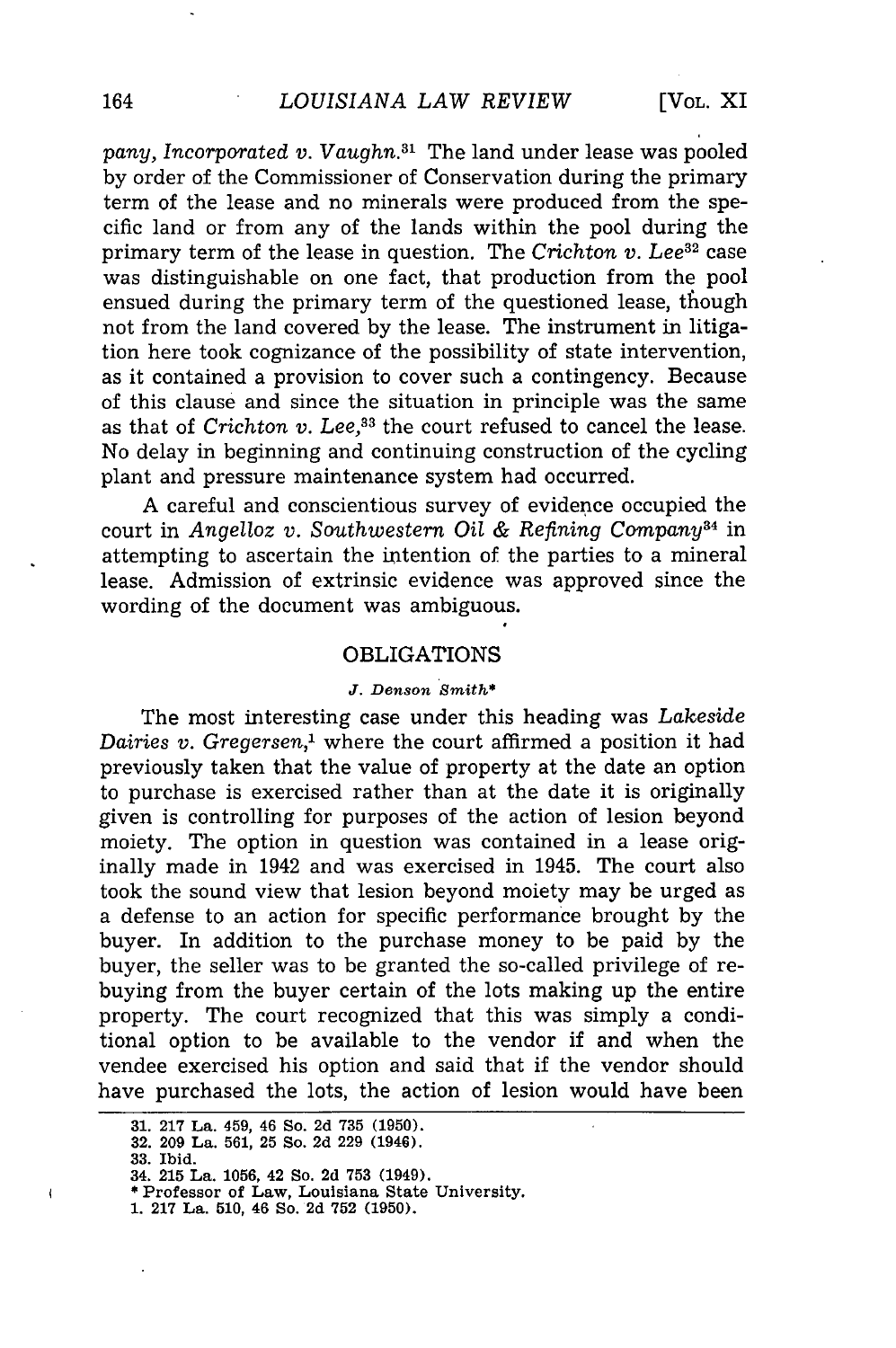available to the vendee. It appears that in determining the whole price to be paid by the buyer the value of this option should have been included. This is not to say that the value of the lots themselves as compared with the price to be paid for them should have been included, but simply the value of the right granted to the seller to purchase the lots. This value, of course, would be determined as of the time the option was granted and it may be that even if it had been found and added to the price the result would not have been changed. What the court said about lesion being applicable to the purchase of the lots was of course correct.

Justice McCaleb dissented on the ground that the value of the property should have been fixed as of the date the option was originally granted. His position was that the earlier case of *Ronaldson and Puckett v. Bynum,2* relied on by the majority, was decided prior to the 1910 amendment to Article 2462, providing for the purchase of options, and that at such time options were not known to our law. He reasoned further that the option constituted an irrevocable contract, the date of which was fixed by the date of the lease in which the option was granted.

The view that prior to the amendment to Article 2462 options were not known in our law, although based on an earlier statement by the supreme court itself, $3$  is questionable. On the basis of the resulting legal relations, the promise to sell of the French law, repeated in Article 2462, constitutes what the common law would call an option. The amendment to 2462 may have resulted from a failure to appreciate this fact and from the persistent belief that an offer must be supported by common law consideration to render it irrevocable. A common law option to buy given in a lease is a good example of a promise to sell under French law. From this point of view, instead of the option constituting simply an offer it amounted to a conditional contract to convey, which gives support to the position taken by Justice McCaleb, if not his method of distinguishing the *Ronaldson and Puckett* case. Perhaps it is also true that in many instances options are taken in view of the opportunity afforded to the buyer to acquire the property if within the period allowed its value is enhanced, an aleatory element. Cutting off this possibility at the point where the enhanced value would make the price agreed upon lesionary tends to destroy the value of what the buyer has paid for. It may have been this was the sort of thinking that led to the amendment of Article 2590 of the Civil Code by the 1950

**1951]**

**<sup>2. 122</sup> La. 687, 48 So. 152 (1908).**

**<sup>3.</sup> Moresi v. Burleigh, 170 La. 270, 127 So. 624 (1930).**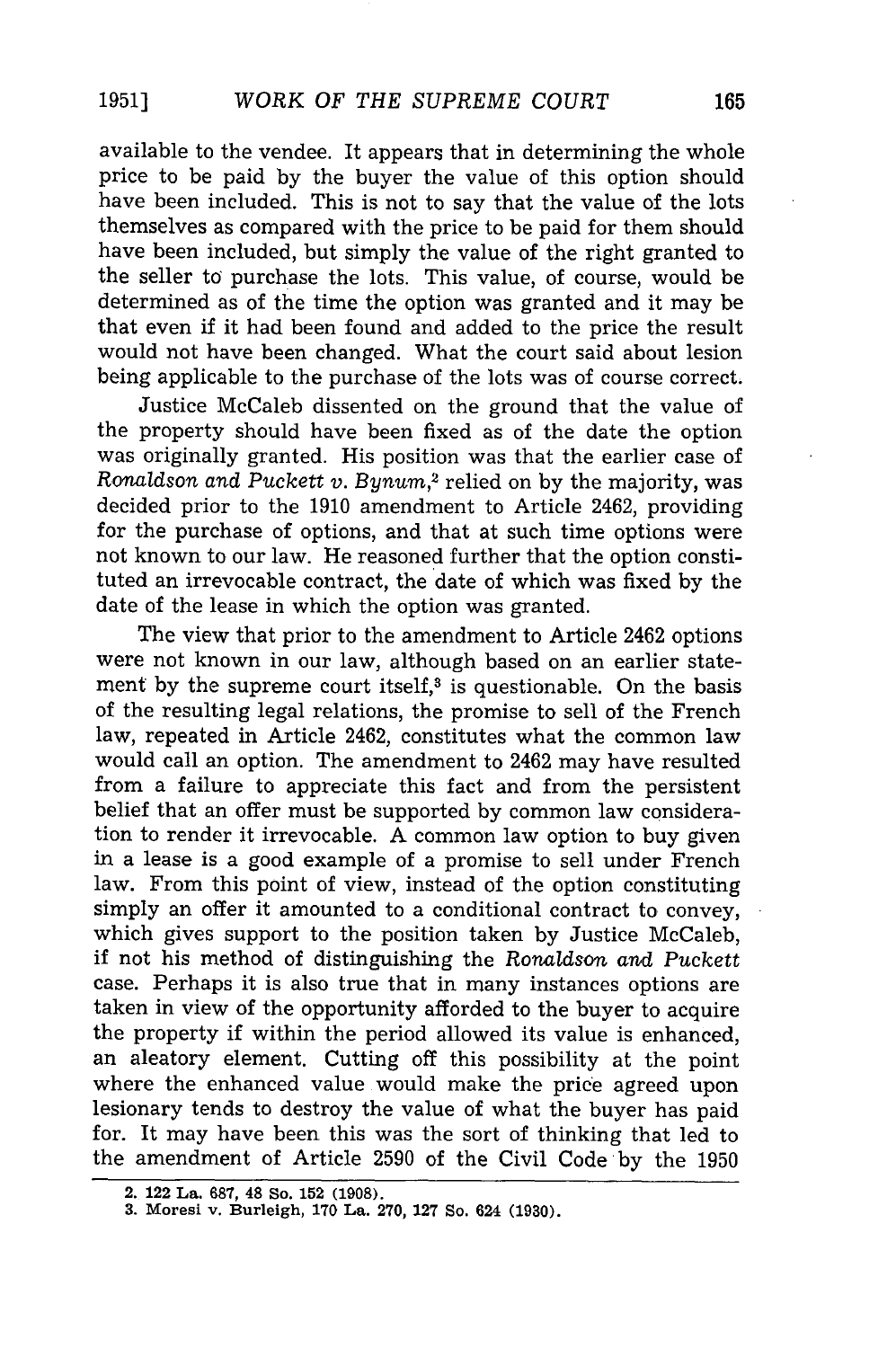legislature so as to provide that the immovable must be estimated according to the value which it had "at the time the option was granted if the sale be made pursuant to a valid contract of option."<sup>4</sup> This amendment would also have been in complete accord with the holding that lesion may be urged as a defense to an action for specific performance if the words "or demanded" or their equivalent had been added after the word "made." But this omission can hardly be taken as indicating a legislative intention to upset this part of the majority holding.

*DiCristina v. Weiser*<sup>5</sup> applied again what seems to be the court's position that in contracts for the purchase of realty the time for the passage of the act of sale is of the essence and that if the buyer suffers it to pass he loses his right to demand delivery. In the instant case, while the title was being examined the time for the passage of the act of sale passed without notice by either party. The court dismissed the buyer's action brought thereafter for specific performance, saying that he was in default and that being in default he could not thereafter, by virtue of Article 1913, place the defendant in default and consequently was not entitled to a conveyance. The court also held that the vendor's attorney, not being authorized in writing, could not contract for her for the sale of real estate and that there could be no waiver of the time fixed for the conveyance unless in writing because the contract itself was required to be in writing.

This case, as certain earlier cases, seems not to take into account the authority of the court under the code to grant either party additional time for performance notwithstanding default if on the facts it should see fit to do so. After considerable argument the supreme court decided in *Southport Mill* v. *Ansley* that in all contracts except completed sales of immovable property, although the party in default is not entitled of right to tender performance, he may be given further delay at the discretion of the judge. If, therefore, in the instant case the plaintiff was in default by virtue of the terms of the contract, the default would not necessarily cut off his right to a conveyance, and in view of the facts surrounding the delay the court might well have granted further time for performance. If it had not seen fit to do so and if its rejection of the demand had been placed on that ground, an approach believed to be more consistent with the code would have been used. Furthermore, there is consid-

**<sup>4.</sup> La. Act 154 of 1950.**

**<sup>5. 215</sup> La. 1115, 42 So. 2d 868 (1949). 6. 160 La. 131, 106 So. 720 (1925).**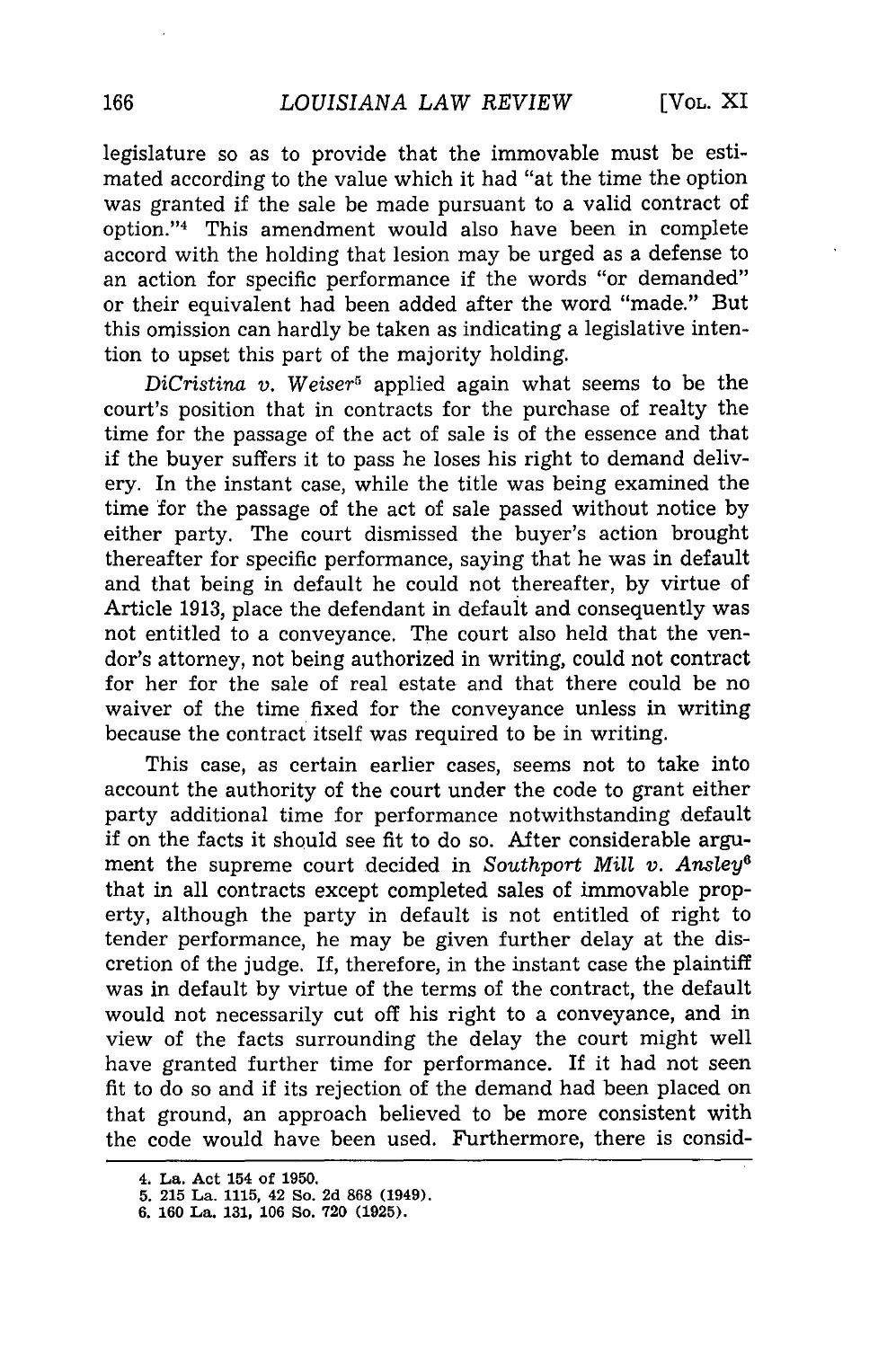erable question whether Article 1913 has any proper legal operation other than to require that if one party desires to recover moratory damages, or damages for delay in performance, he must himself offer to perform when undertaking to put the other party in default. Applied to this sort of problem, Article 1913 makes good sense. Its indiscriminate use otherwise can be productive of error. On the record here, if the buyer was in default, the seller must have been also. And if the seller was in default, why was it necessary for the buyer to put her in default? The proper solution would seem to have been, assuming a finding by the court that the buyer should not have been granted further time, a dissolution of the contract including, of course, a return to the buyer of the deposit, if made. The facts are silent about this.

The case of *Red River Cotton Oil Company v. Texas and Pacific Railway7* posed a problem of interpretation of a bill of lading. There was ample justification for the view taken by the majority that the carrier was still liable as an insurer rather than as a warehouseman notwithstanding the placing of the cars in question upon a spur track enclosed within plaintiff's yard. The decision was put on the ground that since the free time for unloading had not expired at the time the cars and contents were destroyed by fire, the carrier's liability as an insurer had not ceased. Justice Hamiter dissented, believing that a delivery into the possession of the consignee had been made, thus absolving the carrier of further responsibility as an insurer.

The defendant's attempt to escape responsibility on a contract for the installation of an ice rink on the ground that she signed the contract as an agent and not in her personal capacity properly failed in *Marx v. Spearman.8*

The decision of the court in favor of the defendant in a petitory action brought by the plaintiff was based on a counter-letter stating that the property in question claimed by plaintiff by way of inheritance from the record owner belonged to the defendant and had been put in the name of decedent for convenience only. The case was *Young v. Mulroy.9* Although the plaintiff attacked the genuineness of the counter-letter, insufficient evidence was presented in support. On the contrary, the evidence presented by the defendant tended to confirm her claim.

The disruption caused by the late World War also gave rise to the case of Pacific *Trading Company, Incorporated v. Louisiana*

**1951]**

**<sup>7. 216</sup>** La. **519,** 44 So. **2d 101** (1949). **8. 216** La. 21, 43 So. **2d** 146 (1949).

**<sup>9. 216</sup>** La. **961,** 45 So. **2d 357 (1950).**